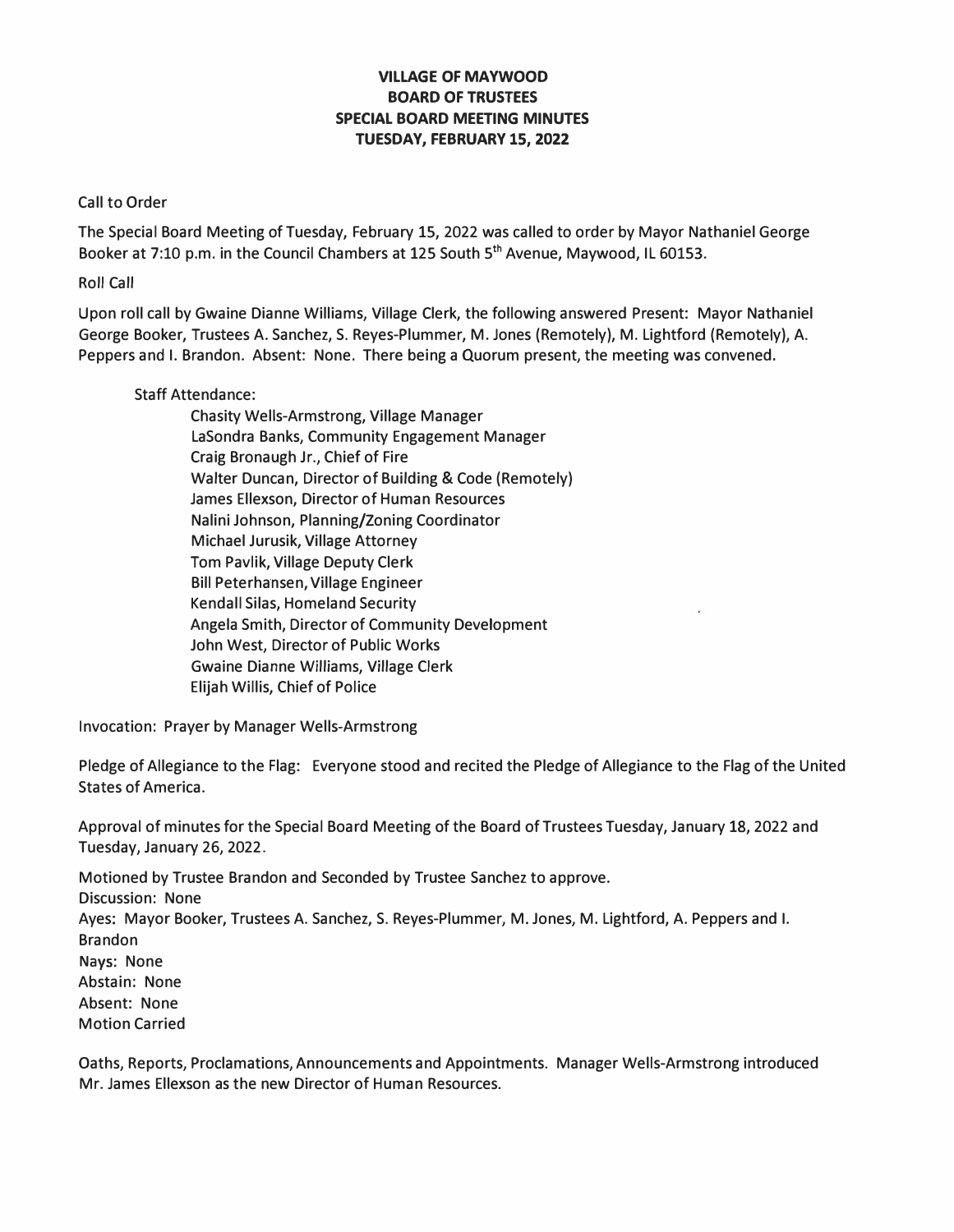Finance Management Report(s):

- A. F/Y 22 Budget Amendments. No discussion.
- B. Discussion concerning the Village of Maywood Open Invoices February report in the amount of \$1,082,912.49. No discussion.

Public Comment by: E. Perkins. Mayor Booker responded.

\*Trustee M. Lightford joined the meeting in person at 8:15 p.m.

Village President Report Agenda ltem(s): None

Village Manager Report Agenda ltem(s):

- A. Presentation by Maywood Park District executive director regarding the management agreement of the 200 building and the 1100 building. Director Lonette Hall gave a review of park district programs.
- B. Village Manager General Operational Updates: None
- C. Village Manager update on Garbage Collection and disposal Contract (Termination Date: March 31, 2022} and Renew and RFP Options. Consensus to move to the COW for discussion and recommendations.
- D. Presentation by Police Chief Elijah Willis Annual Report. Chief Willis gave an annual report for the police department.
- E. Presentation by Fire Chief Craig Bronaugh Jr. Annual Report. Chief Bronaugh gave an annual report for the fire department.

Village Attorney Report Agenda ltems(s): None

Omnibus Agenda ltem(s):

Motioned by Trustee Sanchez and seconded by Trustee Lightford to approve Omnibus Items A thru F. **A.** Motion to approve the Monthly Financial Report for February 2022. **B.** Resolution Authorizing and Approving the Execution of a Community Development Block Grant Program Subrecipient Agreement Between Cook County and the Village of Maywood (Program Year 2021) {21st Avenue Improvements - Harrison Street to Van Buren Street). C. Resolution Authorizing the Approval and Execution of an Agreement between the Village of Maywood and the Edwin Hancock Engineering Company for Furnishing Professional Engineering Services for the 2022 Green Infrastructure Alley Improvements Project, and for the Appropriation and Expenditure of MWRDGC Funds and General Funds to pay for the Preliminary and Design Engineering Services and Construction Engineering Services related to the Project. D. Resolution Authorizing and Approving the Execution of and the Filing of an Application by the Village of Maywood for a Project to be Funded Under the Community Development Block Grant Program for the 2022 Community Development Block Grant Program Year (Project: 19th Avenue, Huron Street and 6th Avenue Roadway Improvements), with cover memo from Klein, Thorpe and Jenkins, Ltd. dated February 9, 2022. E. Ordinance Authorizing Certain Amendments to the Fiscal Year 2021/2022 (May 1, 2021 Through April 30, 2022} Village of Maywood Budget {Amendment No. 1), with cover memo from Klein, Thorpe and Jenkins, Ltd. dated September 1, 2021. **F.** Motion to Reschedule the March 15, 2022 Special Village Board Meeting to March 22, 2022 Special Village Board Meeting (Time and Location: 7:00 P.M. Meeting Start Time; Council Chambers 125 South 5th Avenue, Maywood, Illinois.